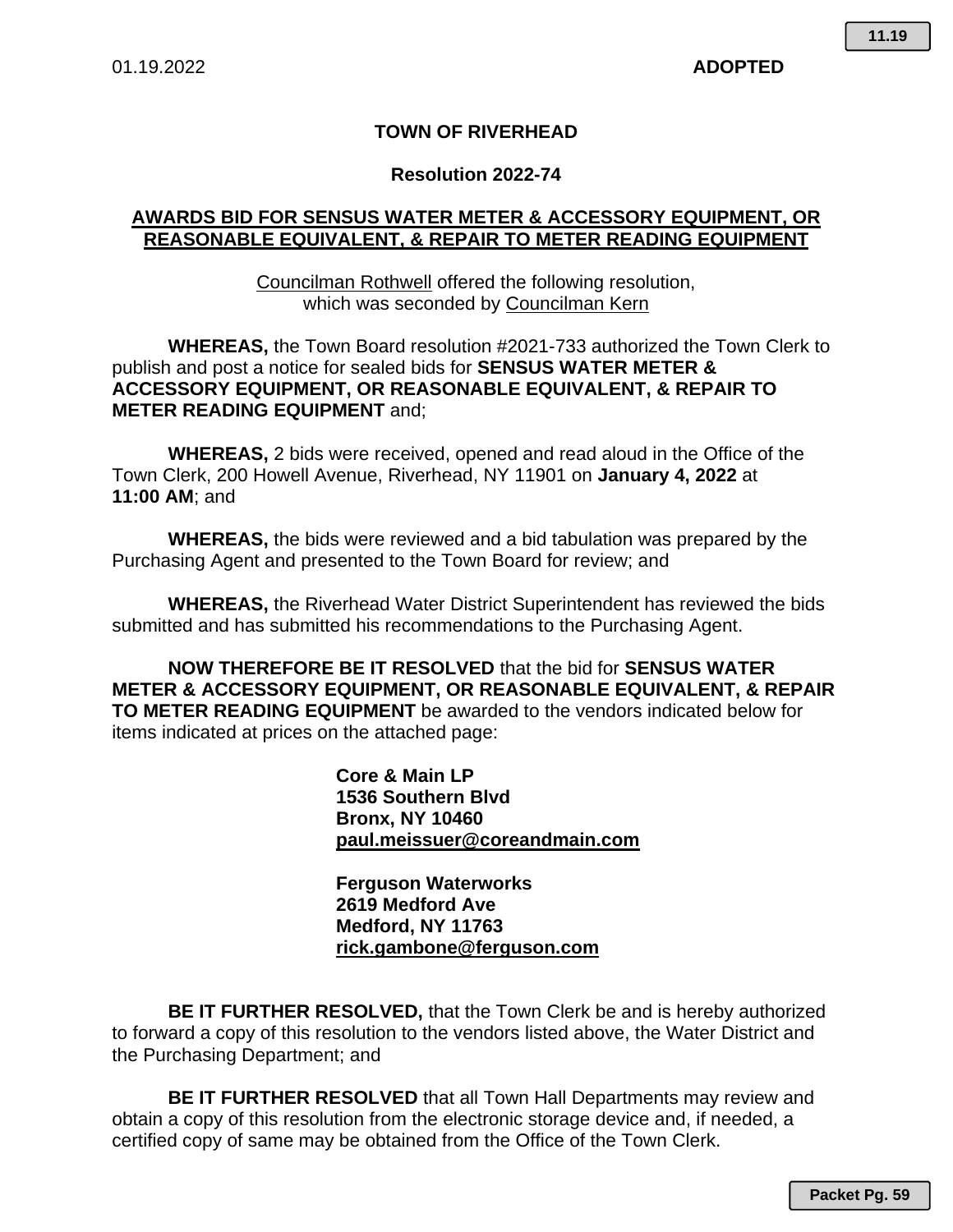## **THE VOTE**

| <b>RESULT:</b> | <b>ADOPTED [UNANIMOUS]</b>                   |
|----------------|----------------------------------------------|
| MOVER:         | Kenneth Rothwell, Councilman                 |
|                | <b>SECONDER:</b> Robert Kern, Councilman     |
| AYES:          | Aquiar, Hubbard, Beyrodt Jr., Rothwell, Kern |

This is to certify that I, the undersigned, Town Clerk of the Town of Riverhead, County of Suffolk, State of New York, have compared the forgoing copy of a Resolution with the original now on file in

this office and which was duly adopted on  $January$   $19, 2022$ <br>and that the same is a true and correct transcript of said Resolution and the of the whole thereof. County of Suffolk } ss:



State of New York

Town of Riverhead

IN WITNESS WHEREOF, I have hereunto set my hand and the official seal of the Town of Riverhead, on January 20, 2022

Diane M. Wilhelm

, Town Clerk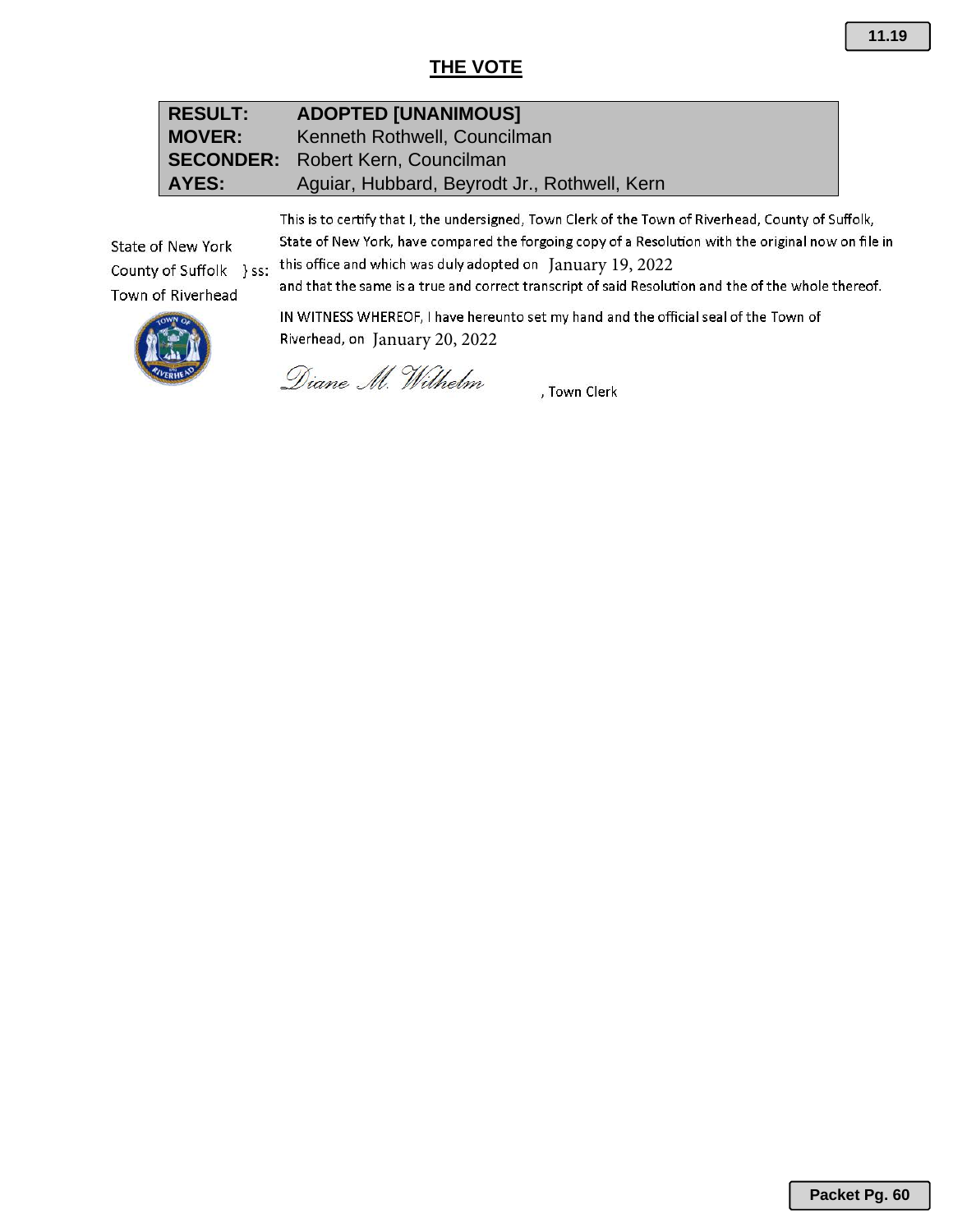# **FISCAL IMPACT STATEMENT OF PROPOSED RIVERHEAD TOWN BOARD LEGISLATION**

| Resolution x Local Law<br>Type of Legislation<br>А.                                                                                                            |                                                                                                                                                                                                                                          |                    |  |  |  |  |  |
|----------------------------------------------------------------------------------------------------------------------------------------------------------------|------------------------------------------------------------------------------------------------------------------------------------------------------------------------------------------------------------------------------------------|--------------------|--|--|--|--|--|
| Title of Proposed Legislation: Awards Bid for Sensus Water Meter & Accessory Equipment, or Reasonable Equivalent, &<br>В.<br>Repair to Meter Reading Equipment |                                                                                                                                                                                                                                          |                    |  |  |  |  |  |
| C.                                                                                                                                                             | Purpose of Proposed Legislation:                                                                                                                                                                                                         |                    |  |  |  |  |  |
| Will the Proposed Legislation Have a Fiscal Impact?<br>D.                                                                                                      | Yes $x$ No                                                                                                                                                                                                                               |                    |  |  |  |  |  |
| Е.                                                                                                                                                             | If the answer to section D is "yes", select (a) or (b) below and initial or detail as applicable:                                                                                                                                        |                    |  |  |  |  |  |
| (a)<br>ΤВ<br>F,G and complete H,I and J;                                                                                                                       | The fiscal impact can be absorbed by Town/department existing resources set forth in approved Town Annual Budget<br>(example:routine and budgeted procurement of goods/services)*if selecting E(a), please initial then skip items<br>or |                    |  |  |  |  |  |
| (b)                                                                                                                                                            | The description/explanation of fiscal impact is set forth as follows:                                                                                                                                                                    |                    |  |  |  |  |  |
| F.<br>5 Years                                                                                                                                                  | If the answer to E required description/explanation of fiscal impact (E(b)), please describe total Financial Cost of Funding over                                                                                                        |                    |  |  |  |  |  |
| <b>Proposed Source of Funding</b><br>G.<br>Appropriation Account to be Charged: EW1-8-8320-290-000-00000                                                       |                                                                                                                                                                                                                                          |                    |  |  |  |  |  |
| Grant or other Revenue Source:                                                                                                                                 |                                                                                                                                                                                                                                          |                    |  |  |  |  |  |
| Appropriation Transfer (list account(s) and amount):                                                                                                           |                                                                                                                                                                                                                                          |                    |  |  |  |  |  |
|                                                                                                                                                                |                                                                                                                                                                                                                                          |                    |  |  |  |  |  |
| H. Typed Name &<br>Title of                                                                                                                                    | I. Signature of Preparer                                                                                                                                                                                                                 | J. Date<br>1/11/22 |  |  |  |  |  |
| Preparer: Teresa                                                                                                                                               |                                                                                                                                                                                                                                          |                    |  |  |  |  |  |
| <b>Baldinucci</b>                                                                                                                                              |                                                                                                                                                                                                                                          |                    |  |  |  |  |  |
|                                                                                                                                                                | eresa Baldinucci<br>1/19/2022<br>Teresa Baldinucci                                                                                                                                                                                       |                    |  |  |  |  |  |
| K. Accounting Staff                                                                                                                                            | L. Signature of Accounting Staff                                                                                                                                                                                                         | M. Date            |  |  |  |  |  |
| Name & Title<br>William Rothaar,<br>Accounting                                                                                                                 | William Rothans                                                                                                                                                                                                                          | 1/12/22            |  |  |  |  |  |
| Department                                                                                                                                                     | <b>William Rothaar</b>                                                                                                                                                                                                                   |                    |  |  |  |  |  |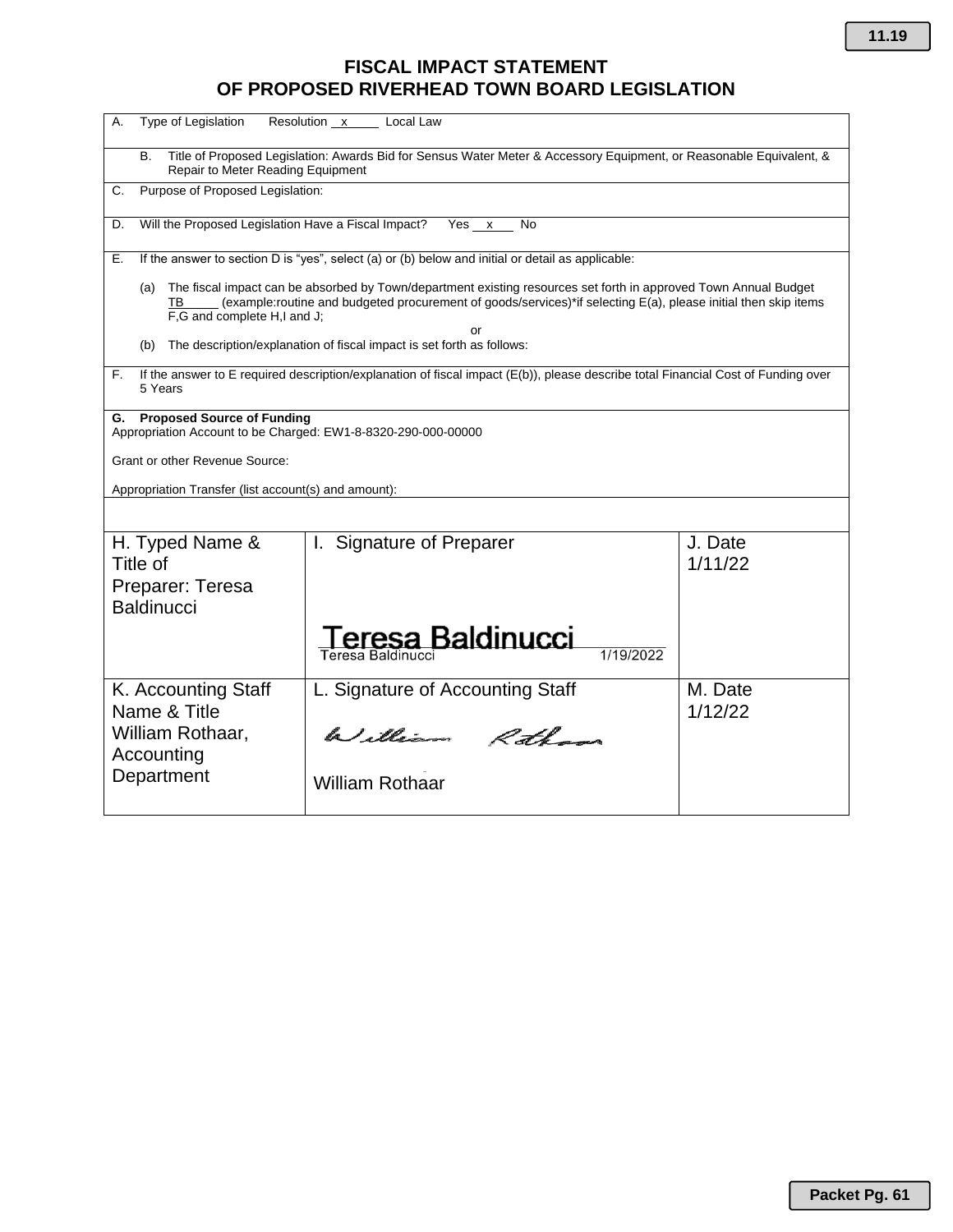|                  |                                                                                        |    | <b>NET DELIVERED</b><br><b>PRICE</b> | <b>NET DELIVERED</b><br><b>PRICE</b>                        |             |
|------------------|----------------------------------------------------------------------------------------|----|--------------------------------------|-------------------------------------------------------------|-------------|
| <b>ITEM</b><br># | <b>DESCRIPTION</b>                                                                     |    |                                      |                                                             |             |
|                  | <b>IPERL WATER METERS</b>                                                              |    | <b>CORE &amp; MAIN</b>               | <b>FERGUSON</b>                                             | Alt product |
| $\mathbf{1}$     | 5/8" x 1/2" iPERL meter*                                                               | \$ | 130.00                               |                                                             |             |
| $\overline{2}$   | 3/4" iPERL meter*                                                                      | \$ | 145.00                               |                                                             |             |
| 3                | 1" iPERL meter*                                                                        | \$ | 195.00                               |                                                             |             |
| 4                | 3/4" iPERL Fire Service meter*                                                         | \$ | 180.00                               |                                                             |             |
| 5                | 1" iPERL Fire Service meter*                                                           | \$ | 240.00                               |                                                             |             |
|                  | *iPERL meters are 2-wire w/6' wire & TRPL sensor and must be supplied with<br>strainer |    |                                      |                                                             |             |
|                  | <b>OMNI C2 METER &amp; ACCESSORIES</b>                                                 |    |                                      | *Alt product<br><b>Master Meter</b><br><b>Octave meters</b> |             |
| 6                | 1.5" Omni C2 meter                                                                     | \$ | 1,120.00                             | $\boldsymbol{\mathsf{\$}}$<br>1,330.00                      |             |
| $\overline{7}$   | 2" Omni C2 meter                                                                       | \$ | 1,295.00                             | $\frac{1}{2}$<br>1,330.00                                   |             |
| 8                | 3" Omni C2 meter                                                                       | \$ | 1,640.00                             | $\frac{1}{2}$<br>1,901.00                                   |             |
| 9                | 4" Omni C2 meter                                                                       | \$ | 2,840.00                             | \$<br>2,680.00                                              |             |
| 10               | 6" Omni C <sub>2</sub> meter                                                           | \$ | 4,910.00                             | $\boldsymbol{\boldsymbol{\mathsf{S}}}$<br>4,570.00          |             |
| 11               | 8" Omni C2 meter                                                                       | \$ | 7,930.00                             | \$<br>5,925.00                                              |             |
| 12               |                                                                                        |    |                                      | 9,270.00                                                    |             |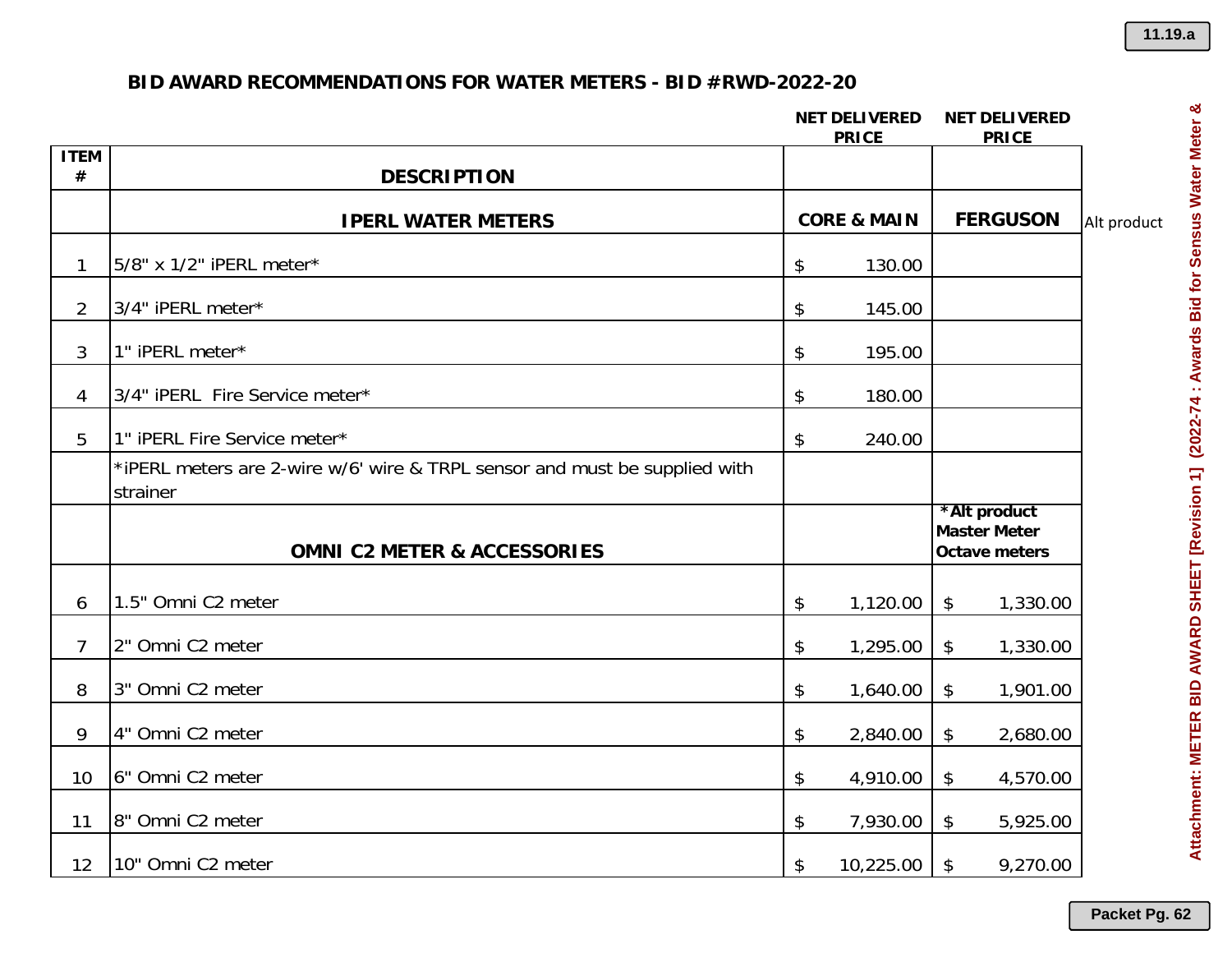|                  |                                                       | <b>NET DELIVERED</b><br><b>PRICE</b>                | <b>NET DELIVERED</b><br><b>PRICE</b> |
|------------------|-------------------------------------------------------|-----------------------------------------------------|--------------------------------------|
| <b>ITEM</b><br># | <b>DESCRIPTION</b>                                    |                                                     |                                      |
| 13               | Omni C2 Electronic register                           | 310.00<br>$\boldsymbol{\hat{\phi}}$                 |                                      |
| 14               | 1.5" C2 measuring chamber assembly TRPL pulse         | 800.00<br>$\boldsymbol{\hat{\phi}}$                 |                                      |
| 15               | 2" C2 measuring chamber assembly TRPL pulse           | $\boldsymbol{\boldsymbol{\mathsf{\$}}}$<br>810.00   |                                      |
| 16               | 3" C2 measuring chamber assembly TRPL pulse           | $\boldsymbol{\boldsymbol{\mathsf{\$}}}$<br>1,150.00 |                                      |
| 17               | 4" C2 measuring chamber assembly TRPL pulse           | \$<br>1,171.00                                      |                                      |
| 18               | 6" C2 measuring chamber assembly TRPL pulse           | 2,245.00<br>\$                                      |                                      |
|                  | ** Omni meters may be ordered in 15 1/4" LL or 17" LL |                                                     |                                      |
|                  | <b>OMNI T2 METERS &amp; ACCESSORIES</b>               |                                                     |                                      |
| 19               | 1.5" Omni T2 meter                                    | 765.00<br>$\boldsymbol{\hat{\phi}}$                 |                                      |
| 20               | 2" Omni T2 meter                                      | 910.00<br>$\boldsymbol{\hat{\theta}}$               |                                      |
| 21               | 3" Omni T2 meter                                      | 1,130.00<br>\$                                      |                                      |
| 22               | 4" Omni T2 meter                                      | $\boldsymbol{\boldsymbol{\mathsf{S}}}$<br>2,205.00  |                                      |
| 23               | 6" Omni T2 meter                                      | 3,970.00<br>\$                                      |                                      |
| 24               | 8" Omni T2 meter                                      | 6,735.00<br>\$                                      |                                      |
| 25               | 10" Omni T2 meter                                     | 8,780.00<br>\$                                      |                                      |
| 26               | Omni T2 Electronic register                           | 310.00<br>\$                                        |                                      |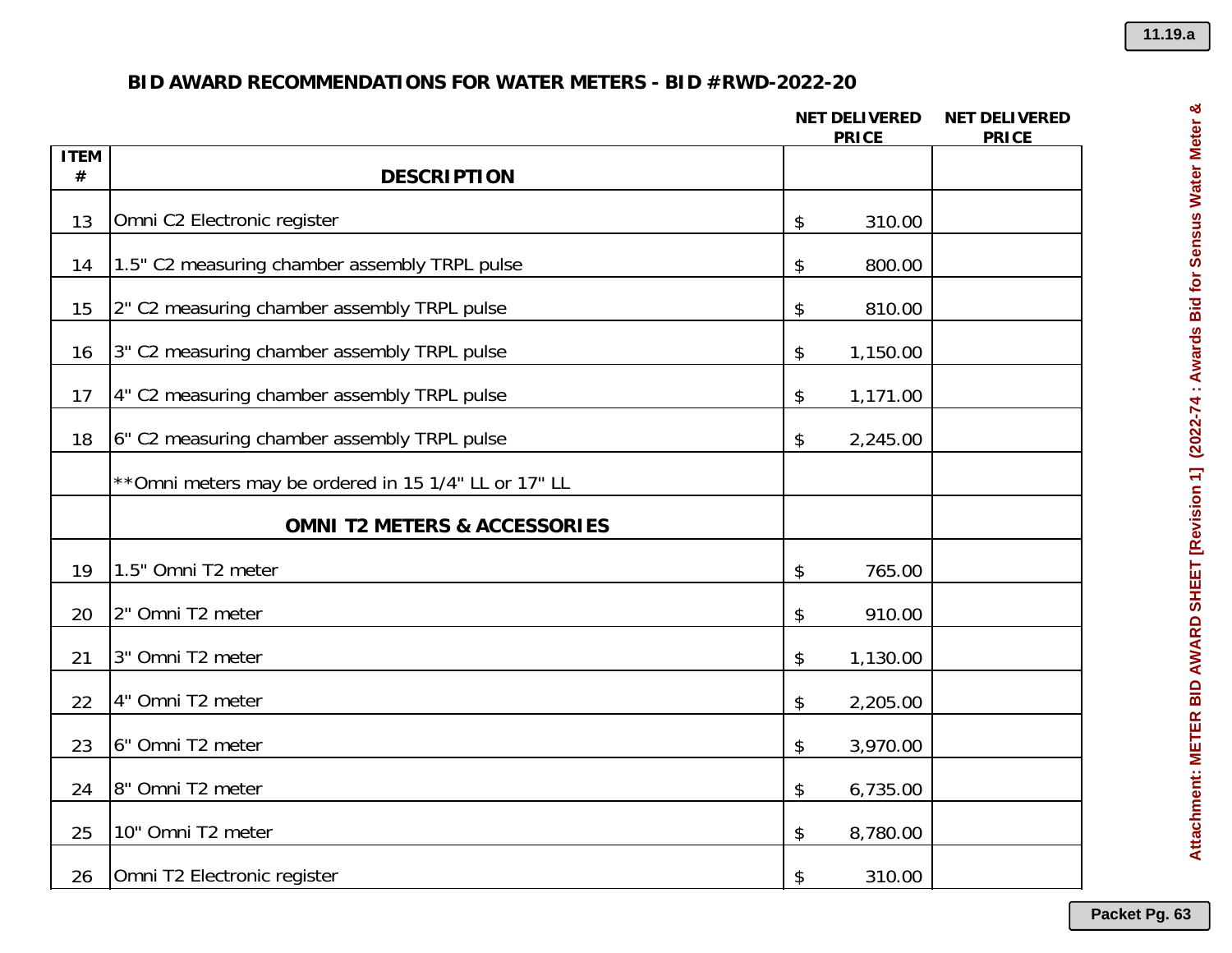|                  |                                                       | <b>NET DELIVERED</b><br><b>PRICE</b> | <b>NET DELIVERED</b><br><b>PRICE</b> |
|------------------|-------------------------------------------------------|--------------------------------------|--------------------------------------|
| <b>ITEM</b><br># | <b>DESCRIPTION</b>                                    |                                      |                                      |
| 27               | 1.5" T2 measuring chamber assembly TRPL pulse         | 540.00<br>\$                         |                                      |
| 28               | 2" T2 measuring chamber assembly TRPL pulse           | \$<br>555.00                         |                                      |
| 29               | 3" T2 measuring chamber assembly TRPL pulse           | \$<br>800.00                         |                                      |
| 30               | 4" T2 measuring chamber assembly TRPL pulse           | \$<br>820.00                         |                                      |
| 31               | 6" T2 measuring chamber assembly TRPL pulse           | \$<br>1,520.00                       |                                      |
|                  | ** Omni meters may be ordered in 15 1/4" LL or 17" LL |                                      |                                      |
|                  | <b>OMNI F2 METERS &amp; ACCESSORIES</b>               |                                      |                                      |
| 32               | 4" Omni F2 meter - standard                           | 6,310.00<br>\$                       |                                      |
| 33               | 6" Omni F2 meter - standard                           | 8,400.00<br>\$                       |                                      |
| 34               | 8" Omni F2 meter - standard                           | 12,575.00<br>\$                      |                                      |
| 35               | 10" Omni F2 meter - standard                          | \$<br>18,944.00                      |                                      |
| 36               | 4" Omni F2 meter - compact                            | 6,310.00<br>\$                       |                                      |
| 37               | 6" Omni F2 meter - compact                            | \$<br>8,400.00                       |                                      |
| 38               | 8" Omni F2 meter - compact                            | \$<br>12,575.00                      |                                      |
| 39               | 10" Omni F2 meter - compact                           | 18,000.00<br>\$                      |                                      |
| 40               | Omni F2 Electronic register                           | 310.00<br>\$                         |                                      |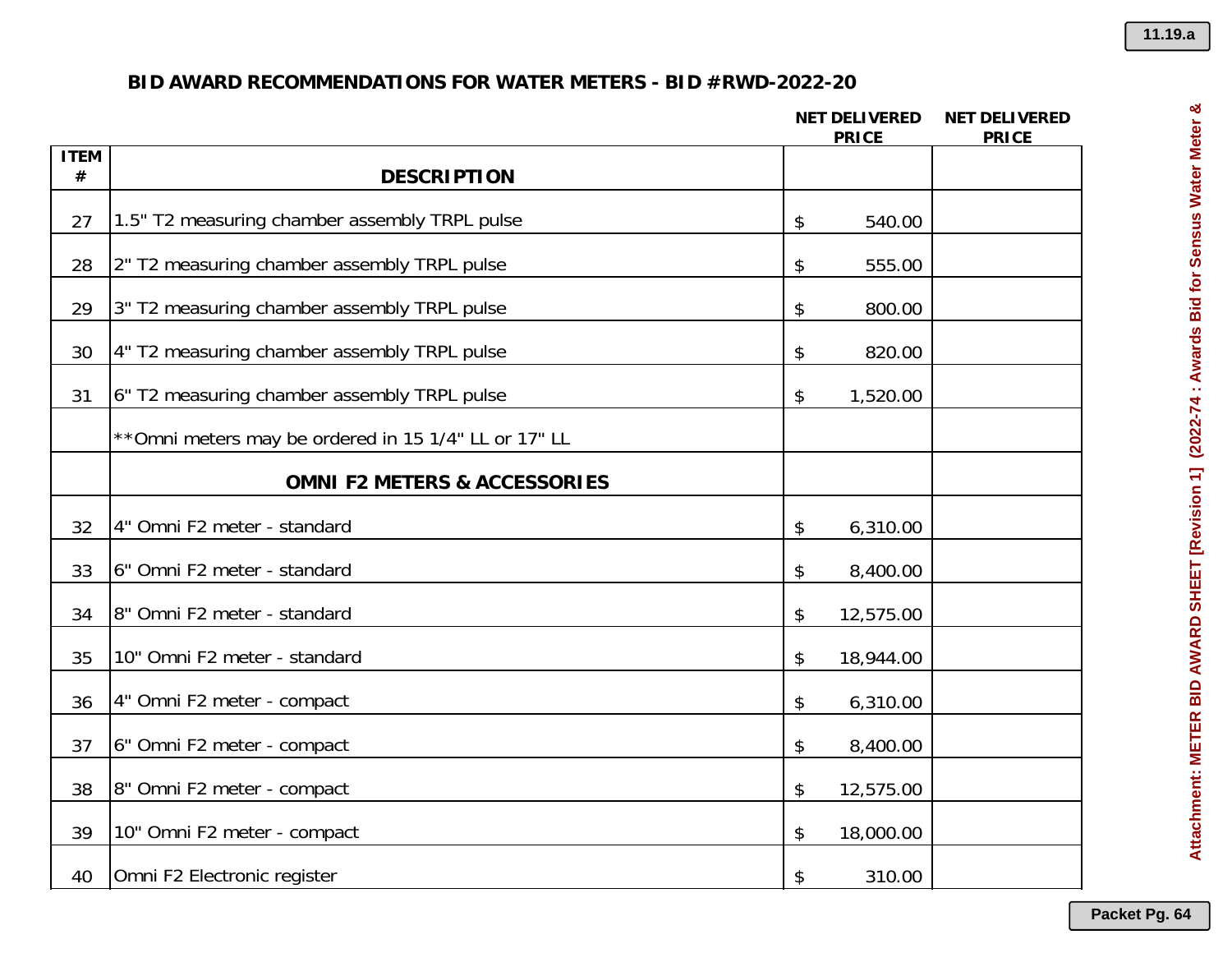|                     |                                                                            | <b>NET DELIVERED</b><br><b>PRICE</b>               |           | <b>NET DELIVERED</b><br><b>PRICE</b>               |
|---------------------|----------------------------------------------------------------------------|----------------------------------------------------|-----------|----------------------------------------------------|
| <b>ITEM</b><br>$\#$ | <b>DESCRIPTION</b>                                                         |                                                    |           |                                                    |
| 41                  | 4" F2 measuring chamber assembly TRPL pulse                                | \$                                                 | 1,210.00  |                                                    |
| 42                  | 6" F2 measuring chamber assembly TRPL pulse                                | \$                                                 | 2,325.00  |                                                    |
| 43                  | 8" F2 measuring chamber assembly TRPL pulse                                | \$                                                 | 2,525.00  |                                                    |
| 44                  | 10" F2 measuring chamber assembly TRPL pulse                               | \$                                                 | 2,525.00  |                                                    |
| 45                  | Omni F2 fireline bypass retrofit meter                                     | \$                                                 | 1,800.00  |                                                    |
|                     | ** Omni meters may be ordered in 15 1/4" LL or 17" LL                      |                                                    |           |                                                    |
|                     | FLEX NET SMART POINT M2 RADIO TRANSEIVERS                                  | <b>TOUCH COUPLER &amp;</b><br><b>WIRED VERSION</b> |           | <b>TOUCH COUPLER &amp;</b><br><b>WIRED VERSION</b> |
| 46                  | MXU 510M single port meter transeiver unit for use in non-pit installation | \$                                                 | 145.00    |                                                    |
| 47                  | MXU 510M dual port meter transeiver unit for use in non-pit installation   | \$                                                 | 195.00    |                                                    |
| 48                  | MXU 520M single port meter transeiver unit for use in pit installation     | \$                                                 | 150.00    |                                                    |
| 49                  | MXU 520M dual port meter transeiver unit for use in pit installation       | \$                                                 | 210.00    |                                                    |
|                     | ** Price each for touch coupler & wired version                            |                                                    |           |                                                    |
|                     | HANDHELD METER READERING EQUIPMENT                                         |                                                    |           |                                                    |
| 50                  | Series FL6502 handheld device with communications/charger stand            | \$                                                 | 12,100.00 |                                                    |
| 51                  | Series FL6502 handheld device with communications/charger stand - upgrade  | \$                                                 | 8,625.00  |                                                    |